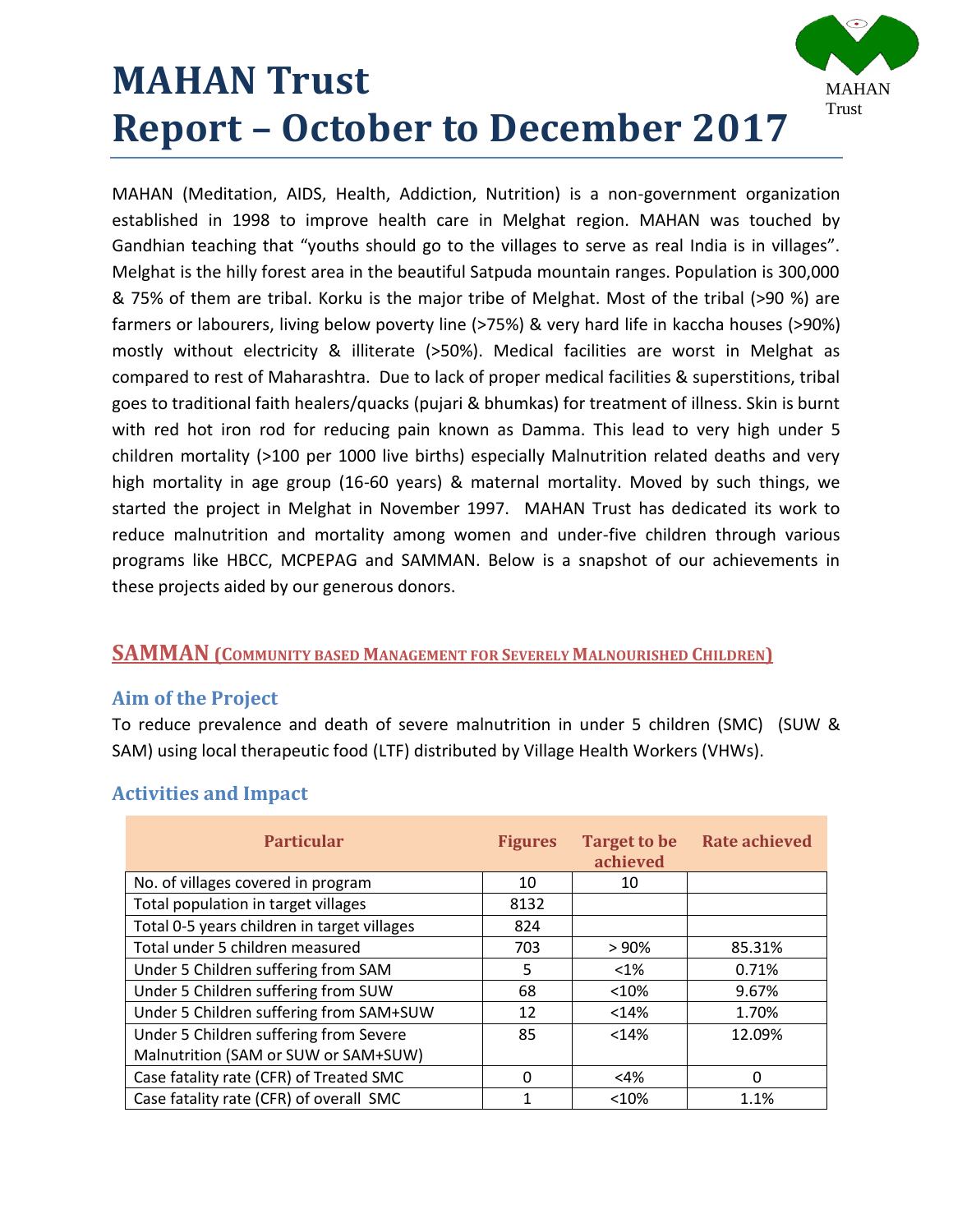# **MAHAN Trust Report – October to December 2017**



 SAM=Severe Acute Malnutrition. SUW= Severe Underweight SMC = Severely Malnourished Child.

Due to our efforts, we could successfully reduce the prevalence of SUW and SAM. There was not a single death amongst treated SMCs and hence we could achieve WHO target of CFR of <4%.

#### **Success story:-**

Ku. Anushri Anil Dhande, a female Child from village Tarubanda was identified as SAM by Village Health Worker (VHW). Child had scalp abscess and temperature was 100<sup>0</sup>F. Child had reduced appetite and was lethargic. VHW removed the Pus manually. Patient was treated with Neomycin and Tab. Amoxycillin. Now appetite of child has improved and child is smiling.

# **HBCC (HOME BASED CHILD CARE PROGRAM)**

### **Aim of the Project**

To reduce under 5 children mortality rate and prevalence of malnutrition.

### **Activities and Impact**

No. of patients treated by VHWs:- 546

#### Behavior change communication of beneficiaries – 1536

| <b>Intervention Area</b>        | <b>Targets to be</b><br>achieved | <b>Impact</b><br>achieved |
|---------------------------------|----------------------------------|---------------------------|
| Still Birth Rate                | < 10                             | 6.02                      |
| <b>Perinatal Mortality Rate</b> | < 25                             | 24.09                     |
| Neonatal Mortality Rate.        | < 25                             | 30.12                     |
| Infant Mortality Rate.          | < 35                             | 36.14                     |
| Under 5 Mortality Rate.         | < 50                             | 60.24                     |
| <b>Birth Rate</b>               | < 25                             | 20.41                     |

#### **SUCCESS STORY**

A male child, Aaryan Anil Dhande from Village Ghota was identified as SMC by VHW. Child had diarrhea from 2-3 days. Weight of the child on 08/12/2017 was 8.250 Kg. Child was given ORS and Tab. Norfloxacin for 3 days. After completion of treatment, child improved and weight of the child is 8.345 Kg.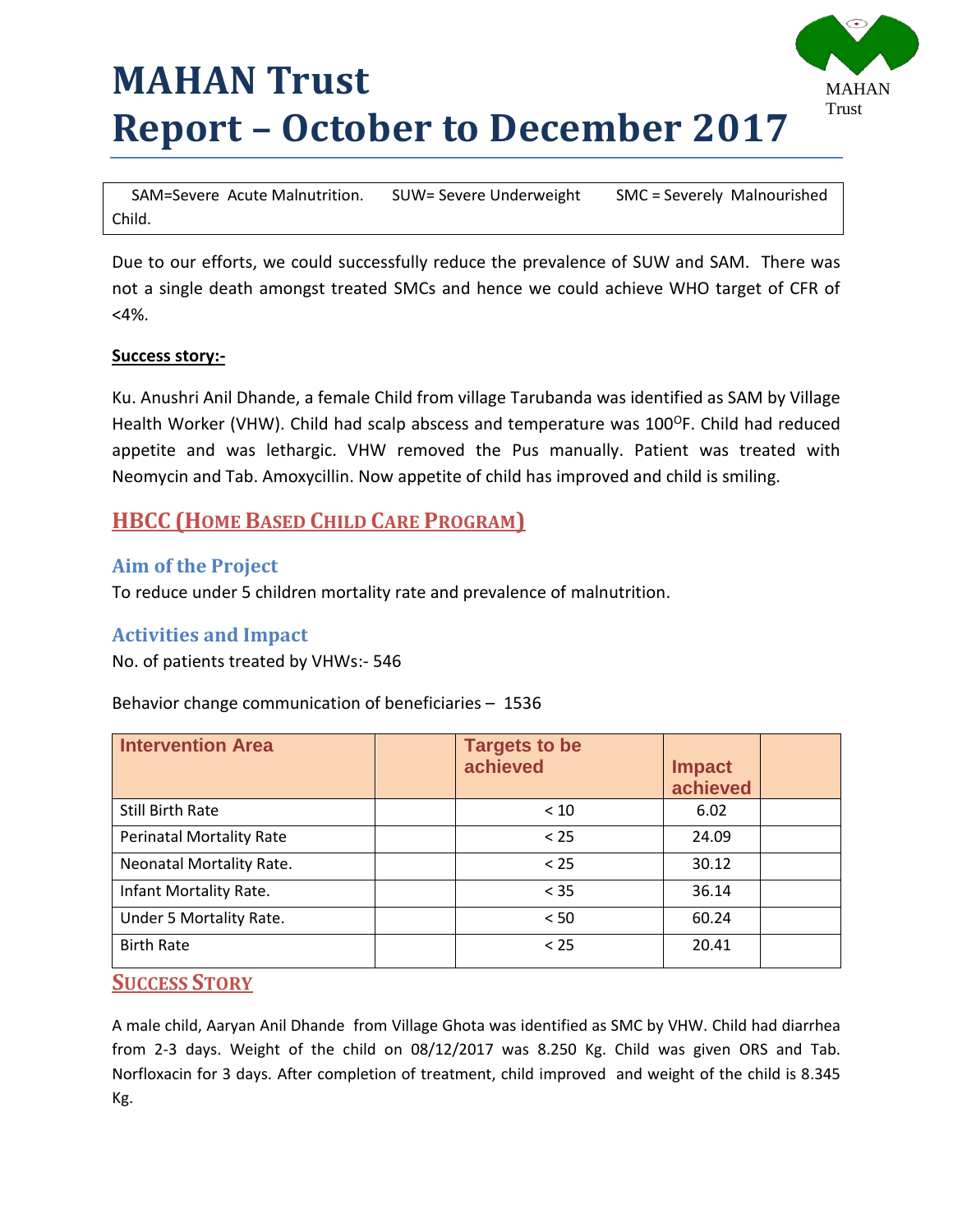

# **MCPEPAG (MORTALITY CONTROL PROGRAM FOR ECONOMICALLY PRODUCTIVE AGE GROUP, 16-60 YEARS)**

## **Aim of the Project**

To reduce number of deaths in 16-60 years age group.

#### **Activities and Impact**

This program involves treatment of patients suffering from hypertension, malaria, diarrhea, asthma and referral of patients of TB, heart diseases, anemia, etc. to hospital.

Total number of beneficiaries in this quarter – 1045

Total number of deaths in this quarter  $-1$ 

| <b>Intervention Area</b>                                                                                                             | <b>Targets to be</b><br>achieved | <b>Impact</b><br>achieved |  |
|--------------------------------------------------------------------------------------------------------------------------------------|----------------------------------|---------------------------|--|
| <b>Age specific mortality rate</b>                                                                                                   | < 250 per lakh population        | 93.12                     |  |
| <b>Prevalence of untreated</b><br>hypertension (percentage of<br>total hypertensive patients<br>detected during last year<br>survey) | $<$ 5%                           | 0.75%                     |  |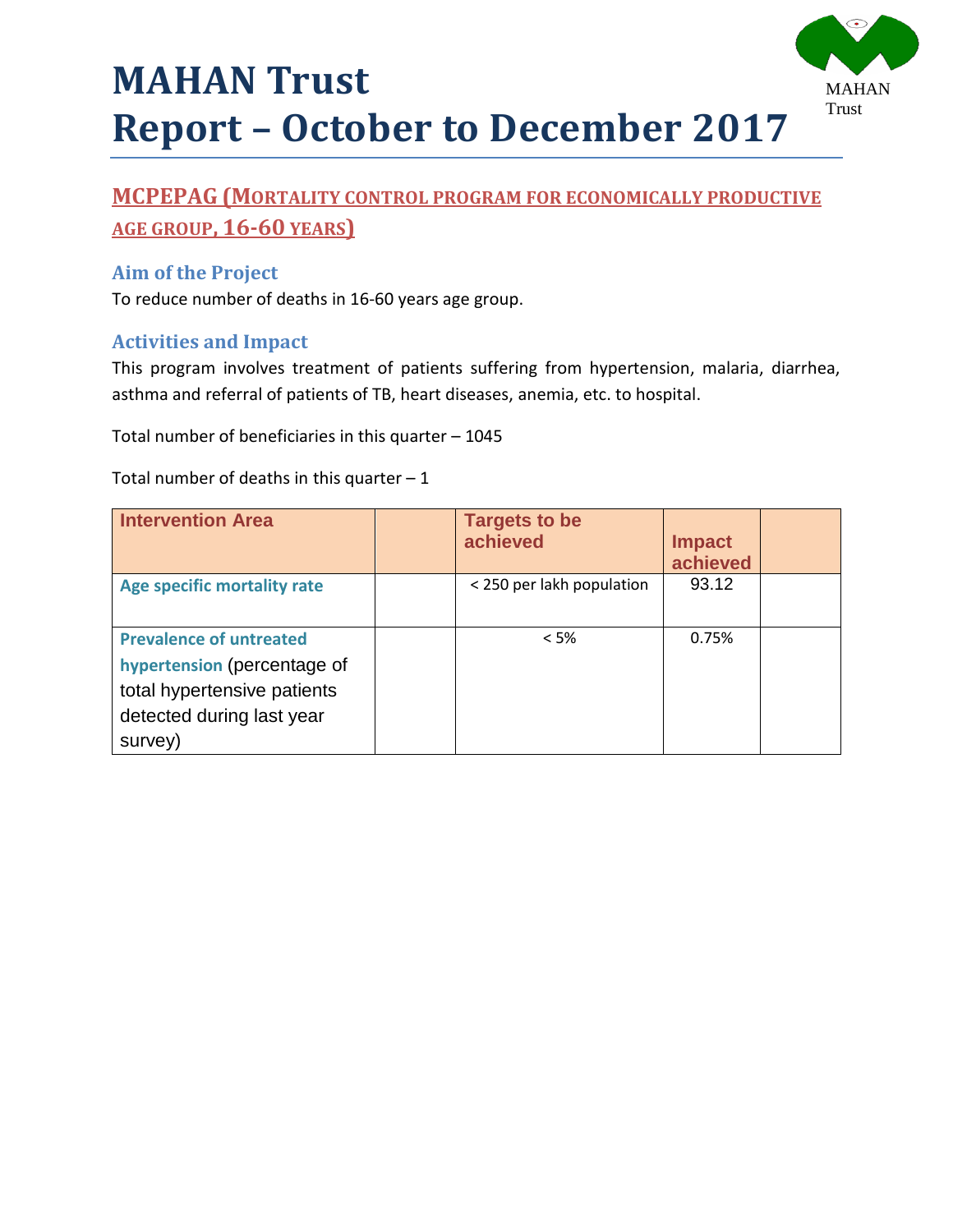

#### **Success Stories:-**



- 1. Seema Ajay Jamra, 22 Yrs. Female from village, Chitri presented with the complaints of pain in abdomen, watery loose motion 4-5 times a days. She was diagnosed as patient of Diarrhea with dehydration. Our village health worker treated that patient with Oral Rehydration Solution and Tab. Norfloxacin 400 mg BD for 3 days. The patient was saved.
	- 1. Kavita Shankarlal Dhande, 33 year female from village Berdabalda was 10<sup>th</sup> gravida (pregnant for  $10<sup>th</sup>$  time). She was severely anemic with hemoglobin of 4 Gm %. It was high risk pregnancy. Our staff provided frequent antenatal care and behavior change communication. Her Weight gain, Blood Pressure and consumption of Iron and folic acid Tablet was monitored. At the end of 8<sup>th</sup> month, her HB was 7.3 gm %. She delivered normal baby.
	- 2. Shobharam Sonu Jambekar, 40 Years old patient from village Ghota was identified as a case of Tuberculosis. Weight of the patient was 40 Kg. Due to our screening and mobilization the patient was started on anti TB treatment. Patient was reluctant for regular medication. But after regular follow up and counselling by our field staff, patient has completed the treatment. Now his weight is 49 Kg and improved a lot.
	- 3. HOSPITAL : MAHAN MAHATMA GANDHI TRIBAL HOSPITAL

#### **Aim of the Project**

To reduce deaths of tribal and improve their health.

#### **Activities and Impact**

Treatment of patients by expert physician and pediatrician.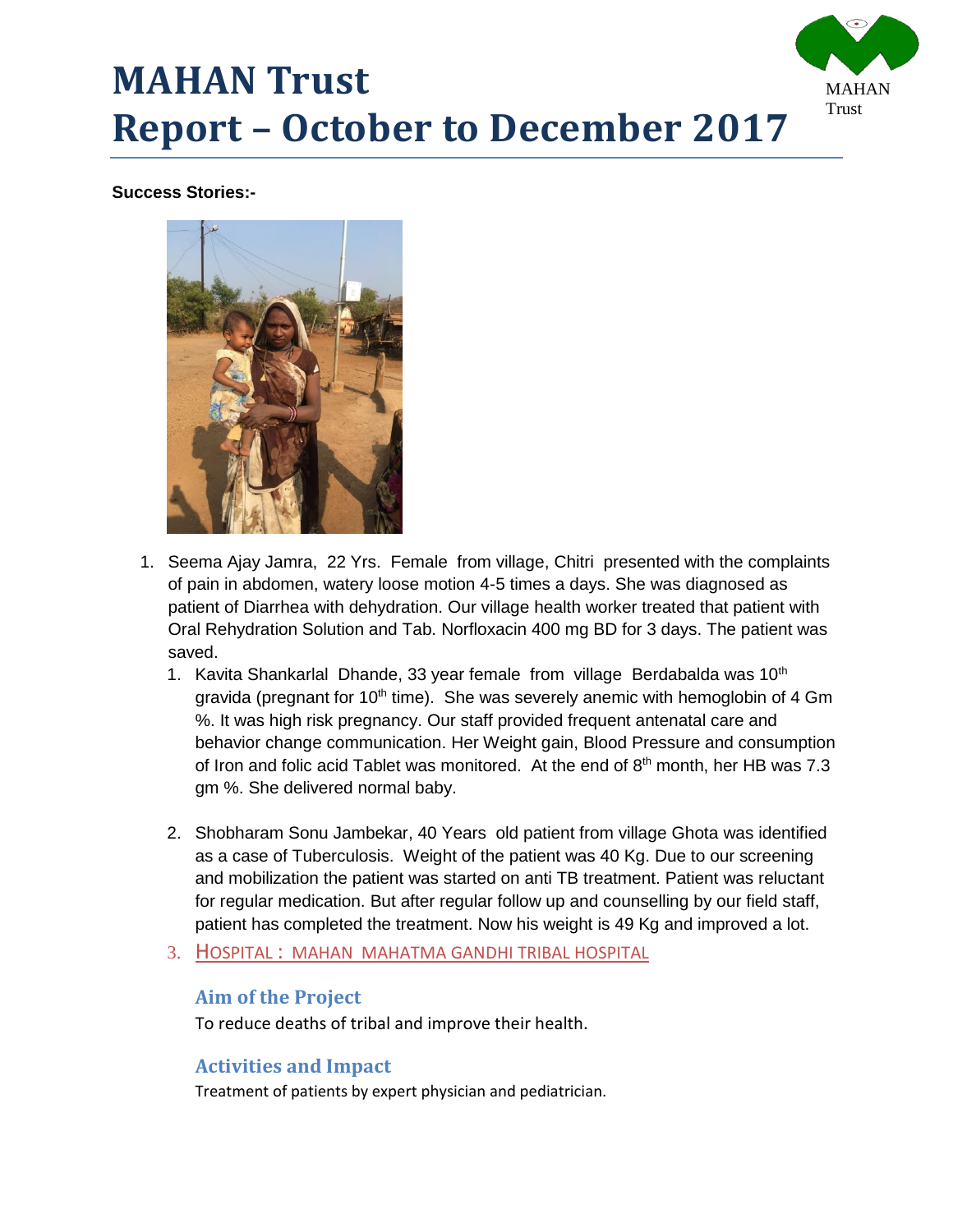# **MAHAN Trust Report – October to December 2017**



- 1. Number of patients treated in hospital : 2054.
- 2. Number of patients admitted: 282
- 3. Serious patients saved : 62
- 4. **Success stories:**

Harshraj Rajesh Patore 12 years male child was admitted in our hospital on 15 December 2017 at 4 pm in unconscious state. He was suffering from cerebral malaria. He was treated intensively with Antimalarial drugs and supportive intensive care.

He responded dramatically and was conscious next day morning. Finally, he was discharged on 20-12-2017 in a fully normal state.



### **FINANCIAL PROJECTIONS**

| <b>PROJECT</b>  | <b>EXPENSES THIS QUARTER</b> | <b>PROJECTION FOR NEXT QUARTER</b> |
|-----------------|------------------------------|------------------------------------|
|                 | Rs.                          | (Rs.)                              |
| <b>HBCC</b>     | 758831                       | 800000                             |
|                 |                              |                                    |
| <b>SAMMAN</b>   | 156657                       | 300000                             |
|                 |                              |                                    |
| <b>MCPEPAG</b>  | 42854                        | 300000                             |
|                 |                              |                                    |
| <b>HOSPITAL</b> | 1053452                      | 1000000                            |